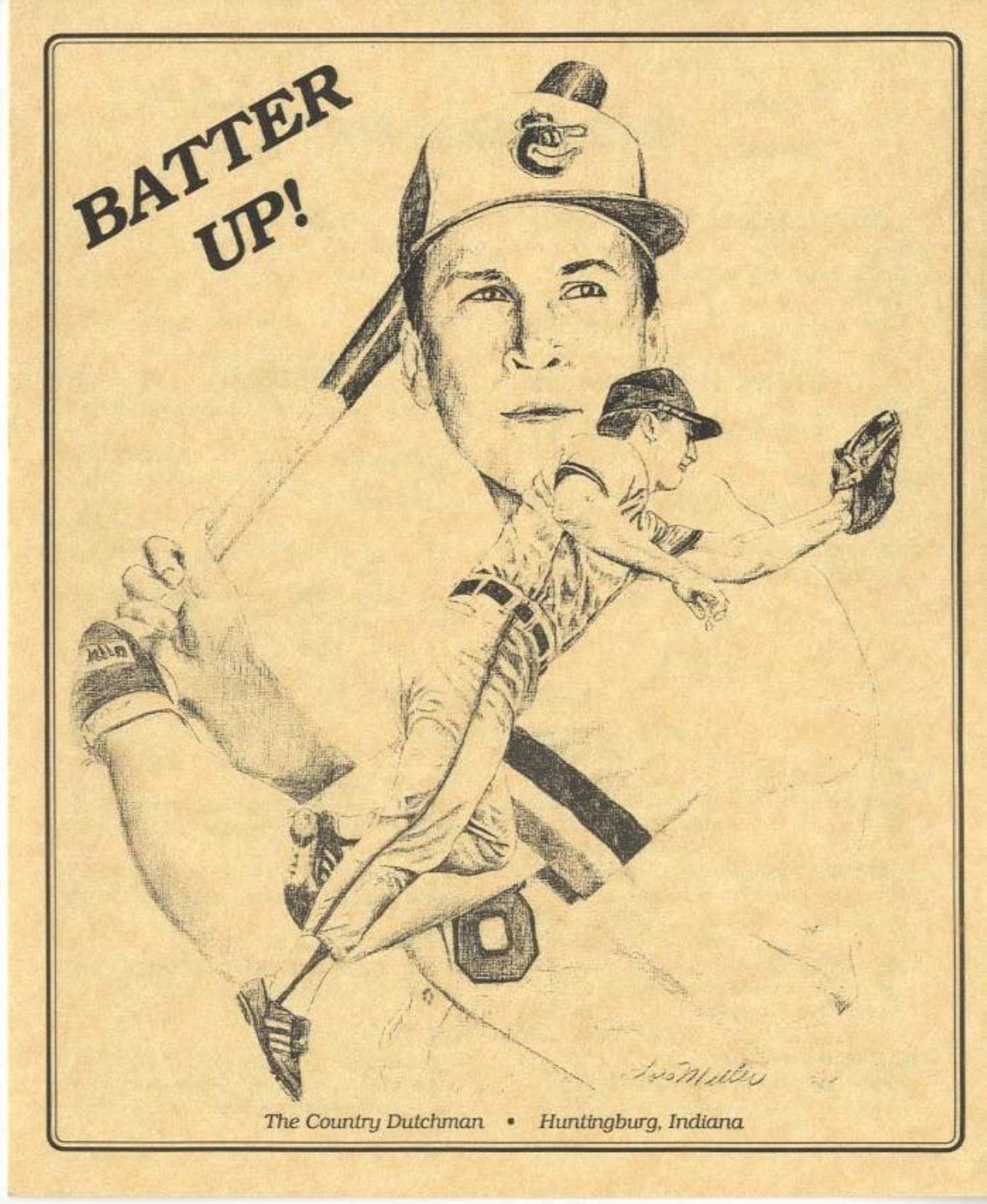



# **ADRENALINE BOOSTERS**

| $\mathbf{119}$ |  |  |
|----------------|--|--|
|                |  |  |

| Orange, Tomato, V-8, Grapefruit, Apple |
|----------------------------------------|
|                                        |
|                                        |

# **OPENING PITCHES**

| <b>BALL OUTSIDE</b> |
|---------------------|
|                     |

|--|--|--|--|--|--|

# **BALL INSIDE**

#### **CURVE BALL** Honeydew Melon Balls ................ 1.79



#### **GRAND SLAM**

Two Dollar Pancakes, One Egg, One Slice Toast, Two Strips of Bacon..2.49

#### **HOME RUN**

Two Eggs, Hashbrowns, Bacon, Toast and Jelly...............................3.25

## 1-2-3 YOU'RE OUT

One Egg. Two Slices of Toast. Three Link Sausages ......................2.99

## **LINE DRIVE**

Two Eggs, Grilled Ham, German Fries, Toast and Jelly .....................3.75

# **BUNTS**

**TIME-OUT** 

ffectet

| $Hot Biscuits$ $1.25$ |  |
|-----------------------|--|



# **FIRST BASE**

**OUT OF THE PARK** Steak, Two Eggs, German Fries, 

# **ON BASE**

Two Pancakes, Four Strips of Bacon .2.99

## **HIGH AND AWAY**

Three Buttermilk Pancakes .........2.39 Served with whipped butter and maple syrup

# **ARTIFICIAL TURF**

Served with honey butter or apple butter, maple syrup and powdered sugar



# **PLAY BALL!**

# **ROUND THE BASES**

Served with lettuce, tomato, pickle and choice of potato salad, slaw, fries or chips

| <b>ASE HIT</b> |  |
|----------------|--|
|                |  |

**DOUBLE** Double Cheeseburger..................3.99

# **TRIPLE** Cheeseburger with two selections...3.50

**HOME RUN** Bacon Cheeseburger ....................3.25

# **BASES LOADED**

Bacon Cheeseburger .....................3.50 With Swiss and American cheese, lettuce, tomato, pickle & onion

# "ALL AMERICAN" LEAGUE

| Half pound burger on toasted french roll with |
|-----------------------------------------------|
| lettuce, tomato, mushrooms, cheese, bacon,    |
| onion & sprouts                               |

# **THE OUTFIELD**

# **EXTRA INNINGS**

Club Sandwich.................................. 4.50 Served with choice of potato salad, slaw, french fries or chips

# **DOUBLE HEADER**

Shrimp and Fries in a Basket......3.99

# **PINCH HITTER**

Tenderloin Sandwich....................3.59 Breaded or grilled, served with choice of potato salad, slaw or fries

# **CATCHER'S MITT**

Breast of Chicken Sandwich........3.69 Grilled or breaded, served with choice of potato salad, slaw or fries

**FIELDER'S CHOICE** Soup and Salad Bar ..................... 4.25

IN THE MITT Hot Dog in a Bun with Mustard...1.50

# **UMPIRE'S CALL**

т

Lots of carrots!

# **STRIKE OUT**

Grilled Cheese Sandwich ..............2.39 With pickles and chips

# **SPRING TRAINING**

Served with cottage cheese or sherbert